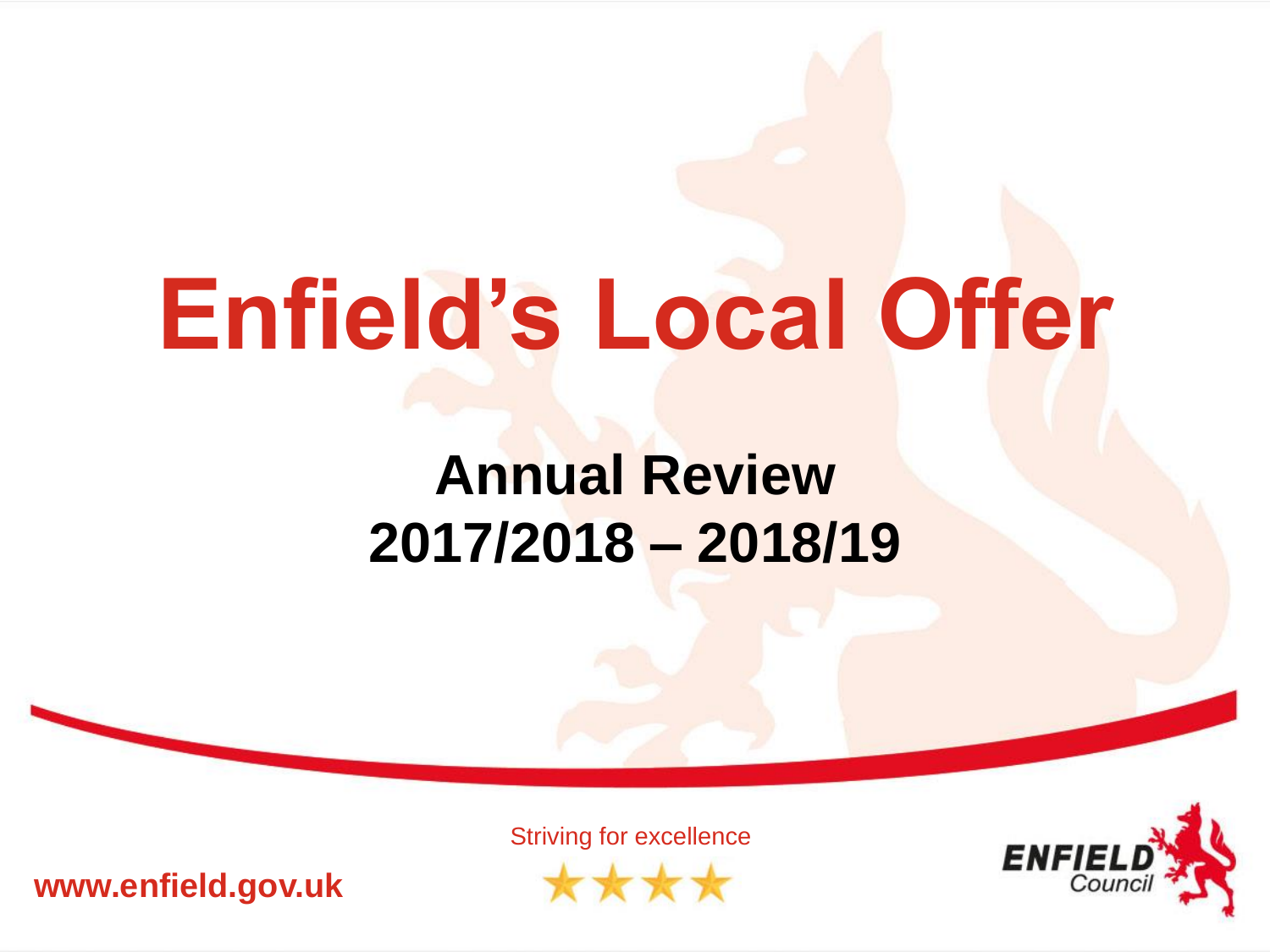#### **REMINDER - the Local Offer should be…..**

*collaborative:* local authorities **must** involve parents, children and young people

*accessible:* the Local Offer should be easy to understand

*comprehensive*: parents and young people should know what support is available from education, health and social care for children and young people aged 0 to 25 and how to access it. This should include universal and specialist services.

*transparent:* the Local Offer should be clear about how decisions are made and who is accountable and responsible for them

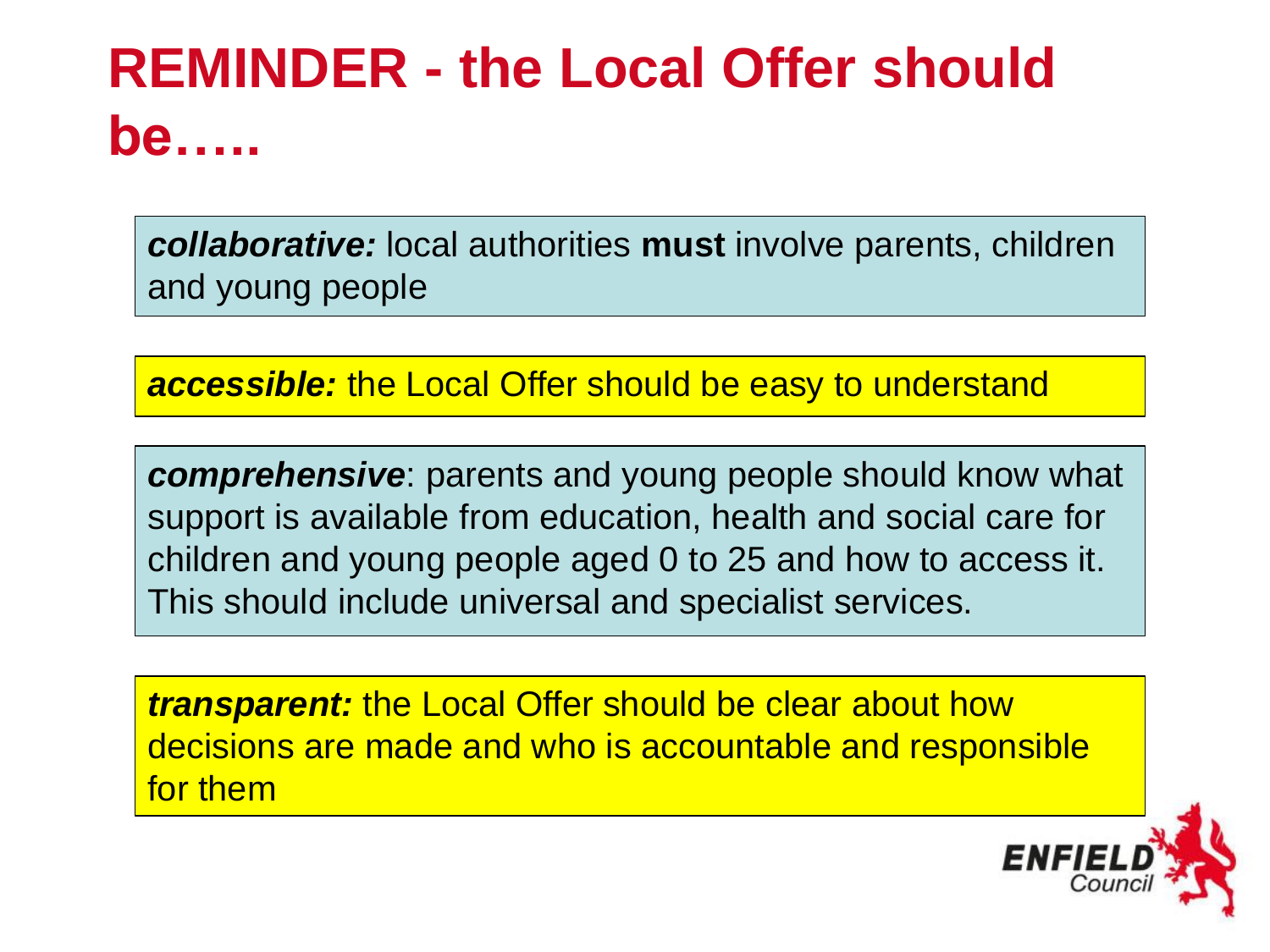#### **Annual Review On-Line Feedback**

| <b>Question</b>                                | 2016/17                  | 2018 |
|------------------------------------------------|--------------------------|------|
| Found the information they<br>were looking for | 51%                      | 61%  |
| Used the search button to find<br>information  | New question for<br>2018 | 79%  |
| Found the information helpful                  | 64%                      | 68%  |
| Found the language clear and<br>understandable | 79%                      | 86%  |
| Found the pages easy to<br>navigate            | 69%                      | 46%  |
| Would recommend to friends<br>and relatives    | New question for<br>2018 | 82%  |

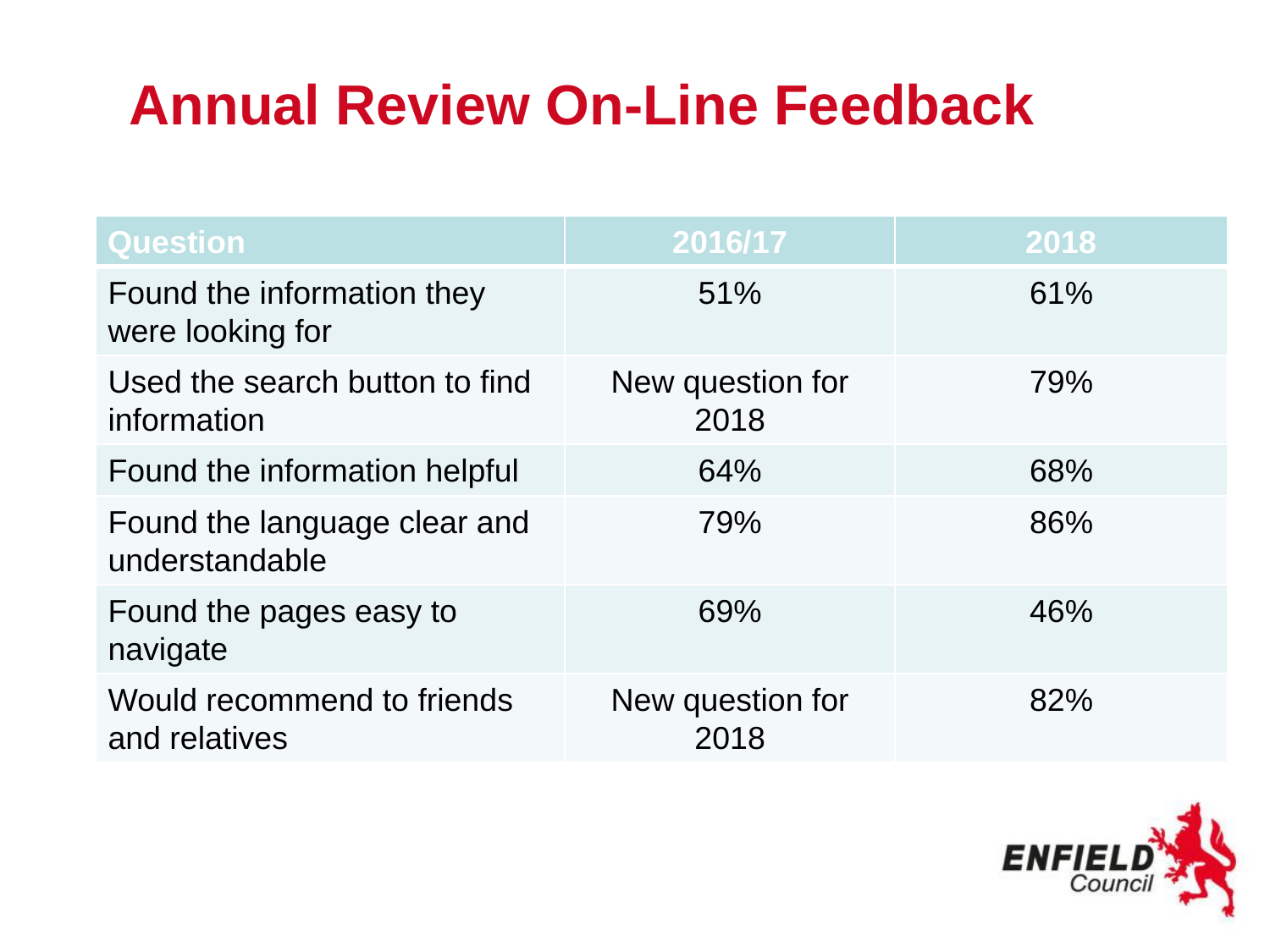## **On-Line feedback on the Local Offer 16/17**

#### **Feedback Response**

One of the main concerns is accessibility and plain English. We will continue to work with our parents and young to try to make the information clearer and easier to access.

We are improving the accessibility of the 'Young People' section on the Local Offer by providing an easy read option of the information. This should be available December 2019.

We are comprehensively reviewing the content on the Local Offer in partnership with Our Voice parent forum. This to ensure that the content makes sense, is clear and understandable. This is ongoing.

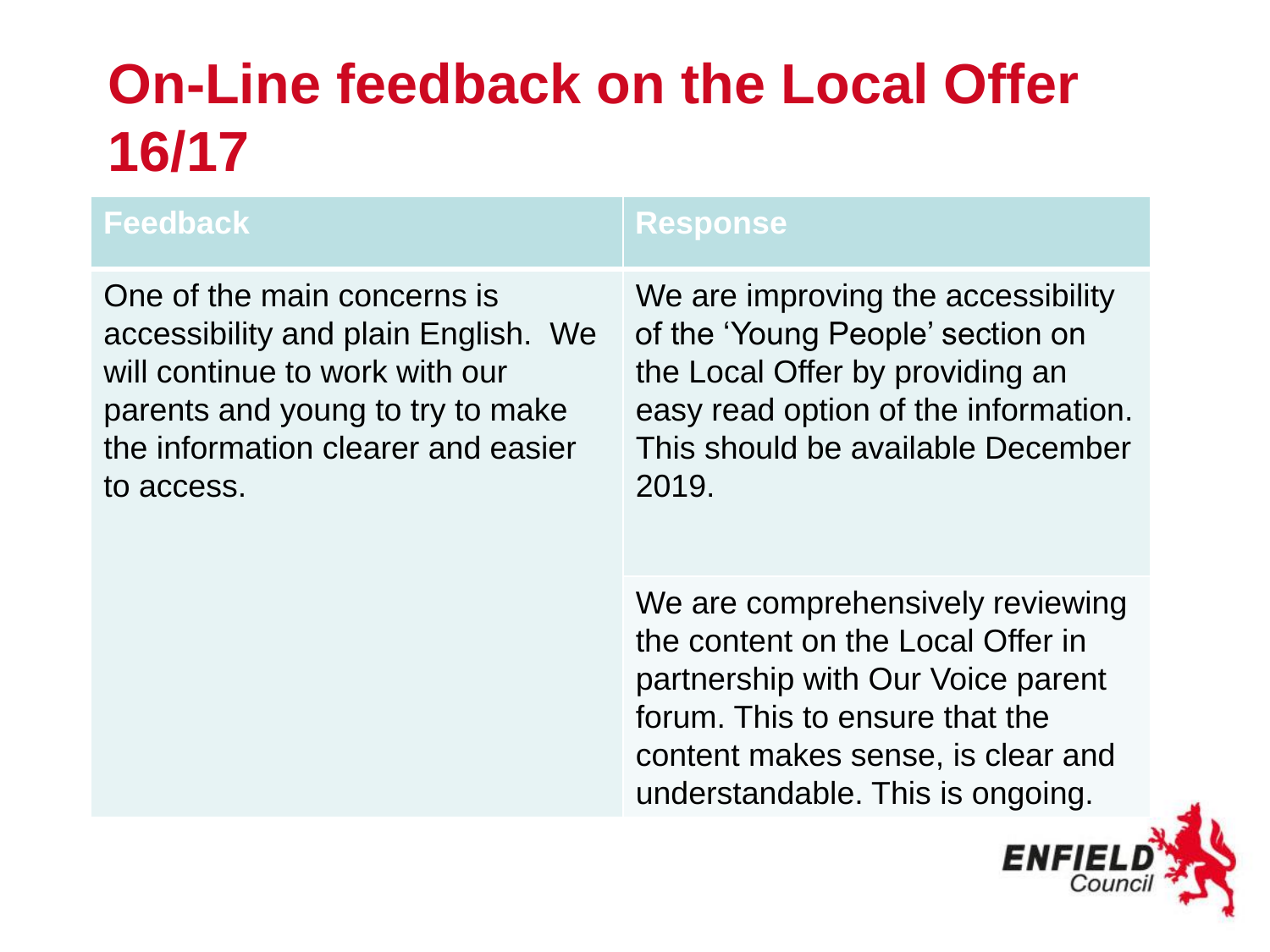#### **Annual Review Survey 2018/19**

- The statutory annual review of the Local Offer 2018 was by way of an on-line survey sent out to parents via Our Voice, Enfield National Autistic Society (ENAS) and Schools in an attempt to elicit a better response than in previous years.
- There were 28 responses to the survey broken down as follows: 4 parent/carers, 1 young person and 23 professionals.

Tell us what you think

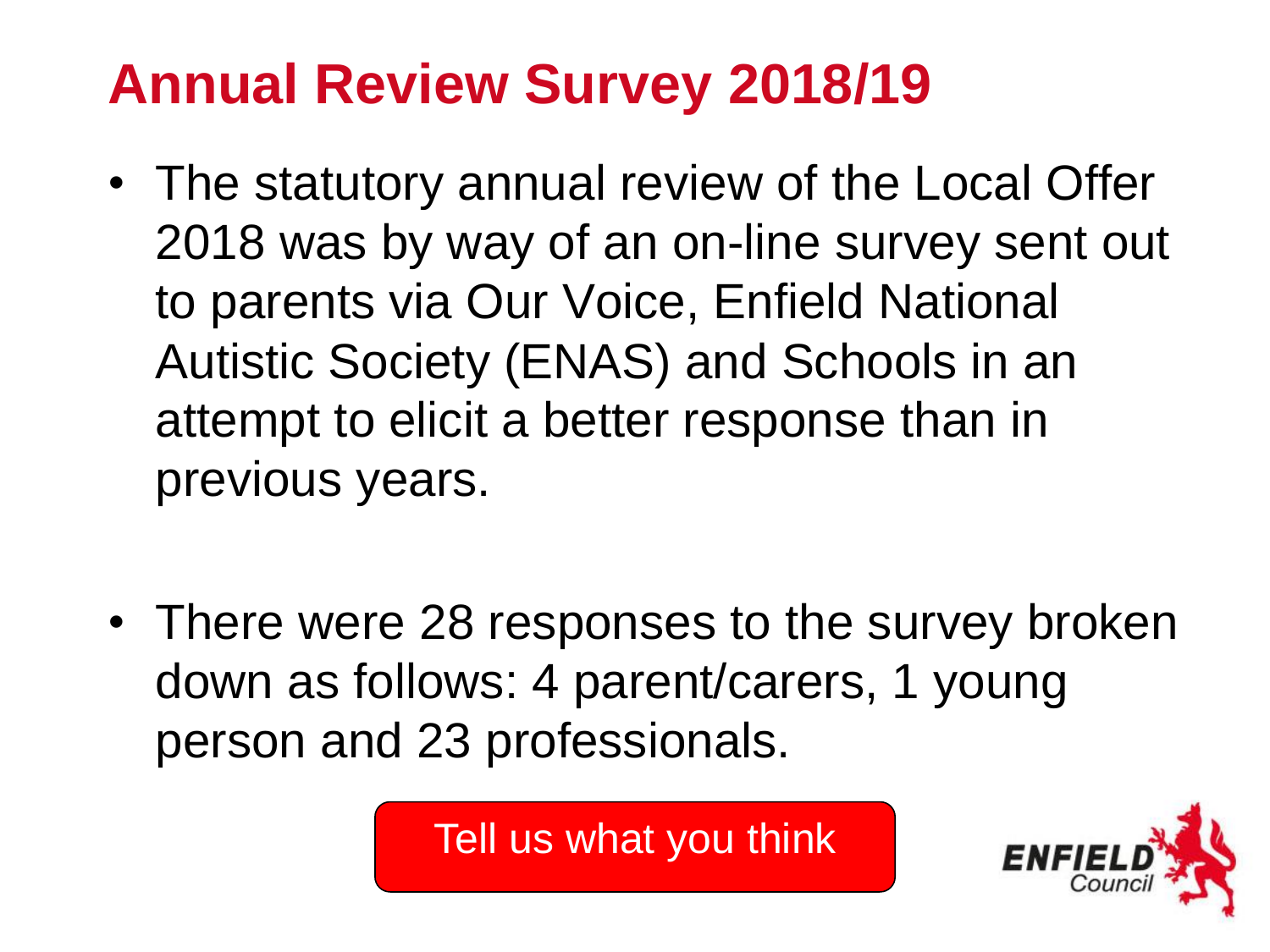#### **Annual Review Survey 2018**

We also noted that we are looking to make improvements to the Local Offer, and asked respondents to state which of the following were most important to them:

- 32% the use of social media to promote events/services for families of YP with SEND
- 71% a calendar of events on the Local Offer website
- 54% the use of pictures and graphics to make the website user friendly
- 11% other suggestions including, flowcharts and step by step instructions on how to apply for transport, more user friendly forms (Word), eg, EHCP needs assessment.

Tell us what you think

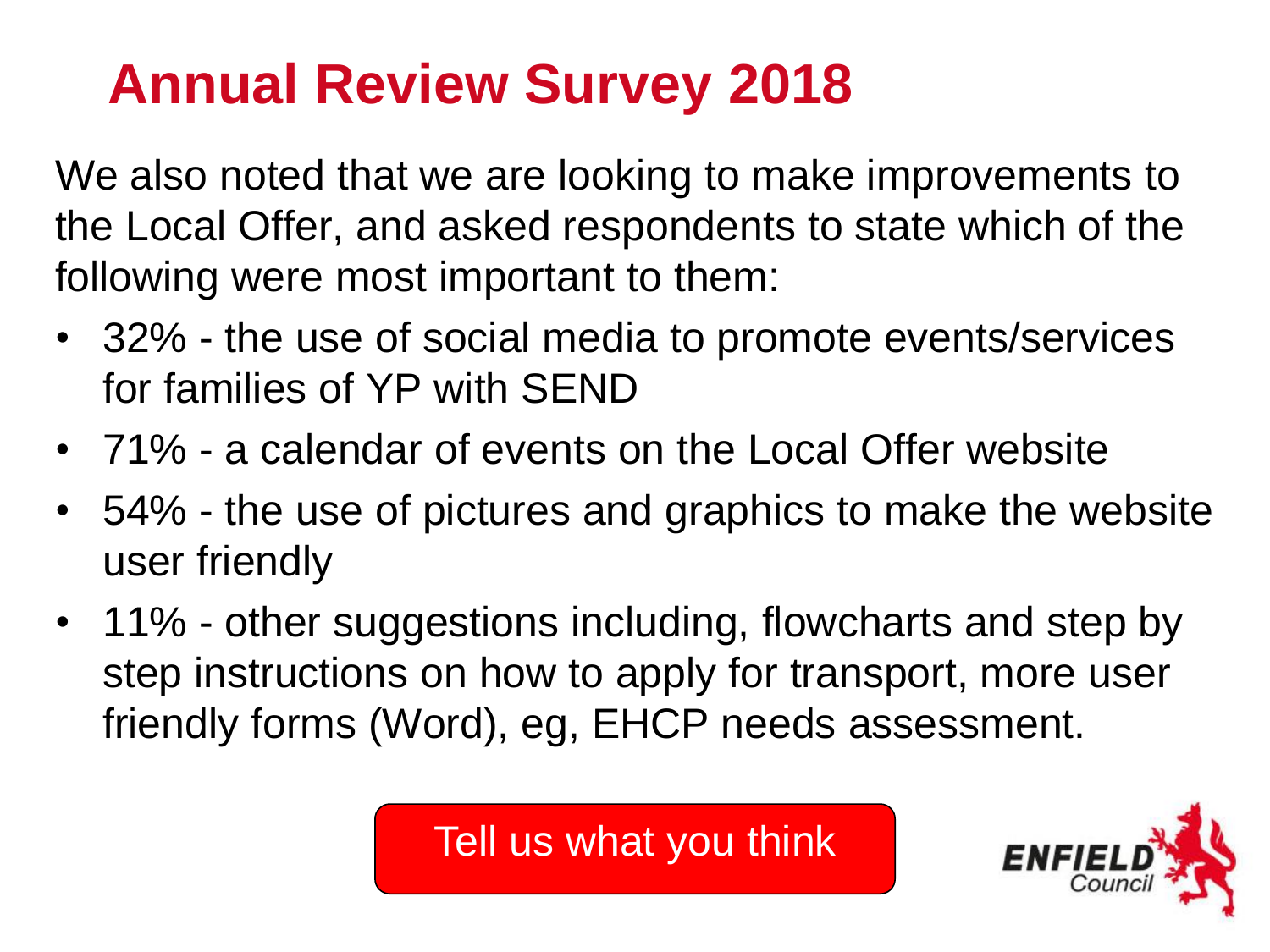#### **Annual Review Survey 2018**

Other improvements respondents would like to see included:

- More visuals and colour it needs to be more appealing
- More user friendly for children and parents
- More interactive links

Tell us what you think

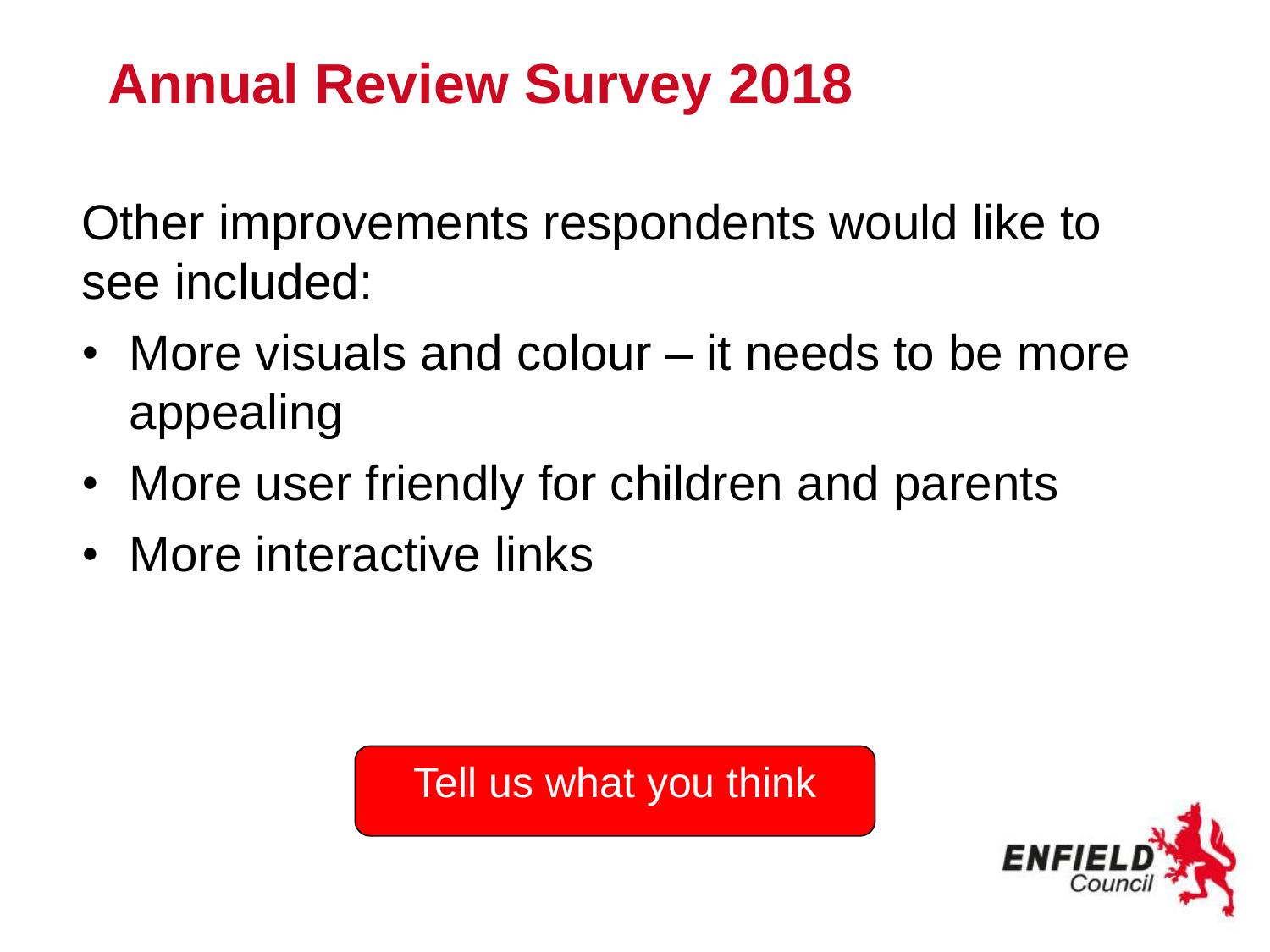#### **Further feedback: Our Voice conference 2019**

At the Our Voice Parents Conference on 5<sup>th</sup> February 2019 there was a workshop on the Local Offer. The findings were:

- 10 parents attended the workshop. 8 had heard of the Local Offer.
- On a scale of 1 10, it was ranked: 8 for content, 4 for layout.
- There was feedback about some pages being too text heavy.
- It would be helpful to have the Glossary as one of the red tabs at the top.
- EHCP flow chart would be better as an interactive page on the web pages rather than as a downloadable PDF document.
- 6 parents expressed an interest in being involved in a Local Offer Focus group that would meet 2/3 times a year to review and develop the Local Offer.
- Parents said that they felt more confident in using the Local Offer following the workshop.

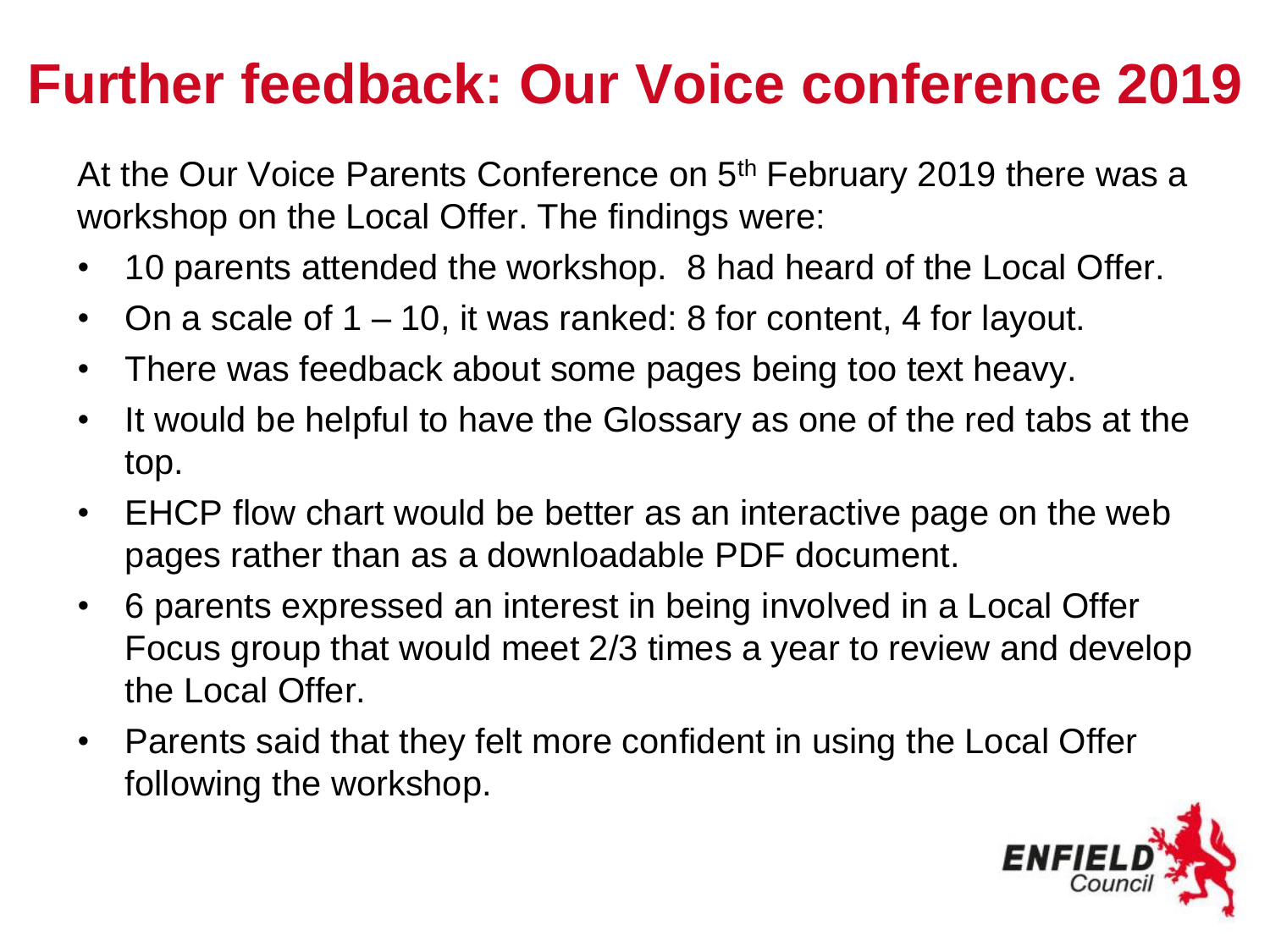#### **Local Offer Focus Group 2019**

- Parents who previously expressed an interest at the Our Voice conference were invited to a focus group in May 2019.
- The purpose of the focus group was to gain views and discuss different ideas for updating the Local Offer, including design, layout and content.
- We also discussed how to further promote the Local offer. Ways to market and raise awareness of the newly refreshed Local Offer were discussed and agreed.
- It was agreed that the focus group would do an ongoing comprehensive check of the content to ensure it's relevant, clear and up to date.

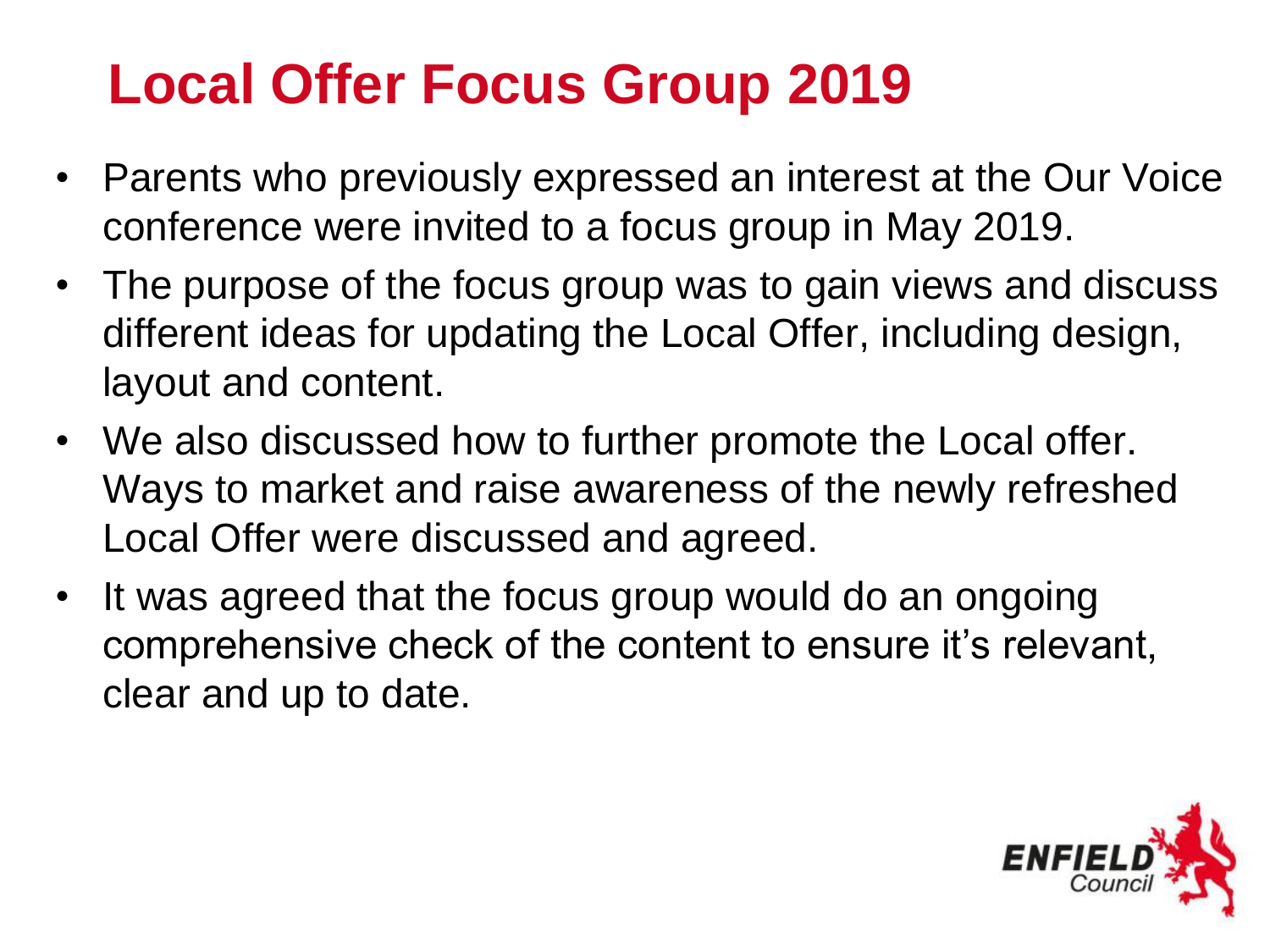#### **Local Offer Focus Group 2019**

Parents were given the opportunity to comment and give views on three alternative ways of hosting the Local Offer online. These were:

- hosting the Local Offer on MyLife, the adult social care site
- setting up a new independent micro-site
- refreshing the existing Local Offer on the Enfield Council website.

The preferred option was to refresh the Local Offer on the Council's website.

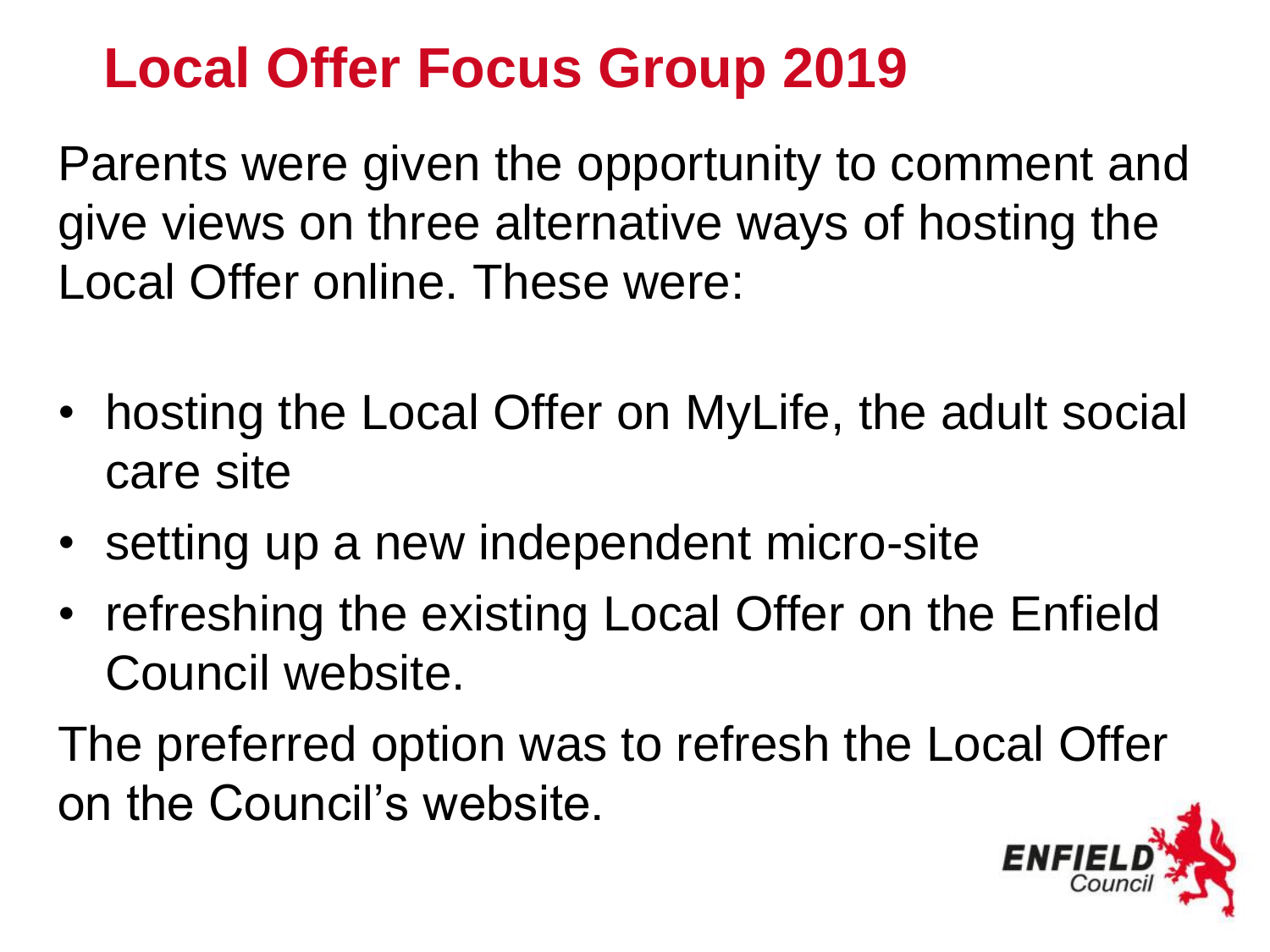#### **Changes and improvements to the Local Offer homepage 2019**

We are currently working with the Website Design team and Our Voice parent forum to redesign the Local Offer homepage. Some of the changes include:

- Including more pictures and images on the homepage
- Add a 'spotlight' which will bring attention to upcoming events and key updates
- Twitter feed on the homepage displaying our Moving On twitter account
- Streamlining the content

We aim to have these changes implemented by December 2019

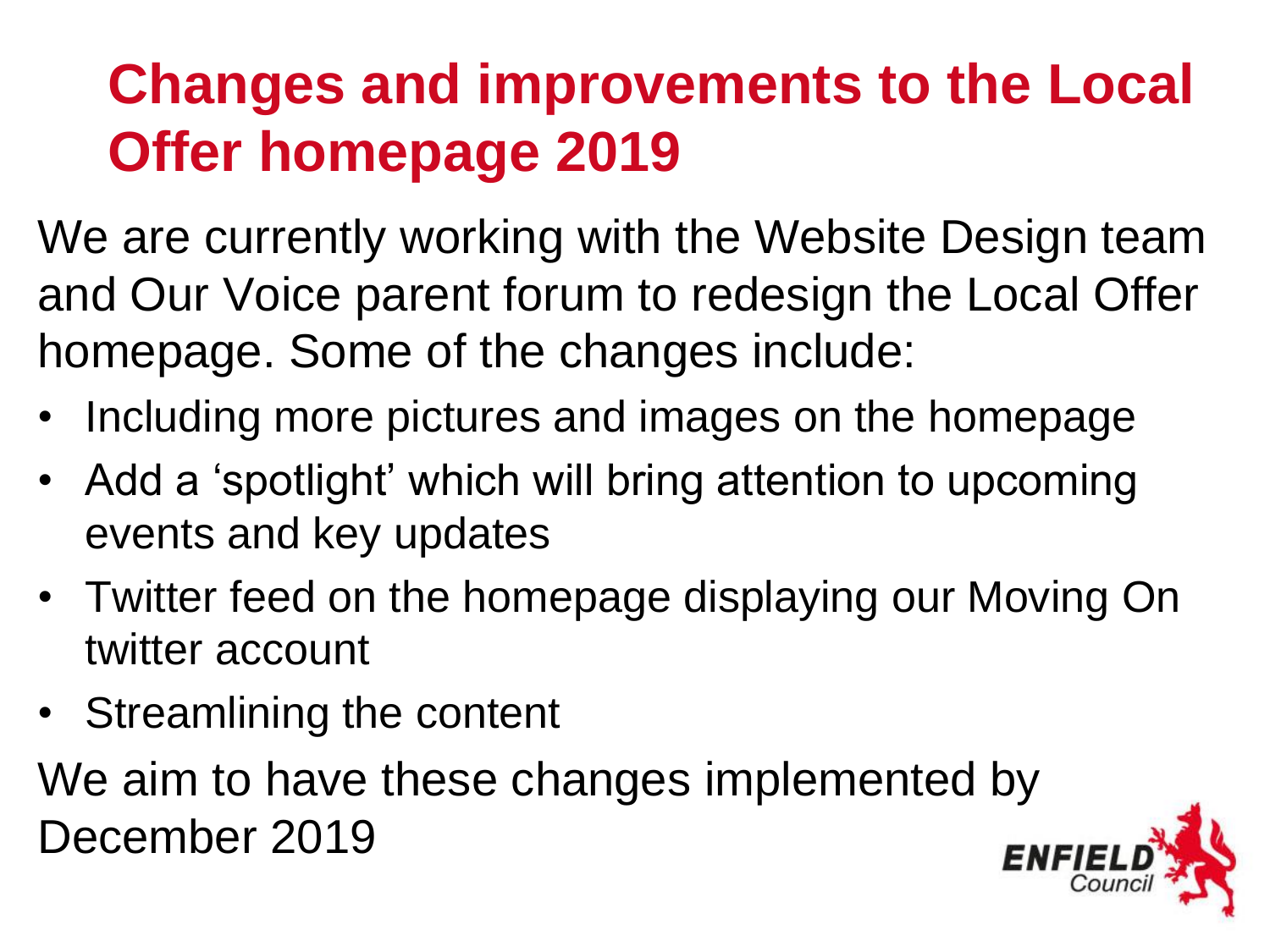### **Awareness of, and Marketing the Local Offer**



We continue to raise awareness about the Local Offer with families, voluntary sector and community organisations and professionals.

"Hits" to the Local Offer pages:

| Jan 2017 – Aug 2017 35,394   |  |
|------------------------------|--|
| Jan $2018 - Aug 2018$ 44,042 |  |
| Jan $2019 - Aug$ 2019 64,304 |  |

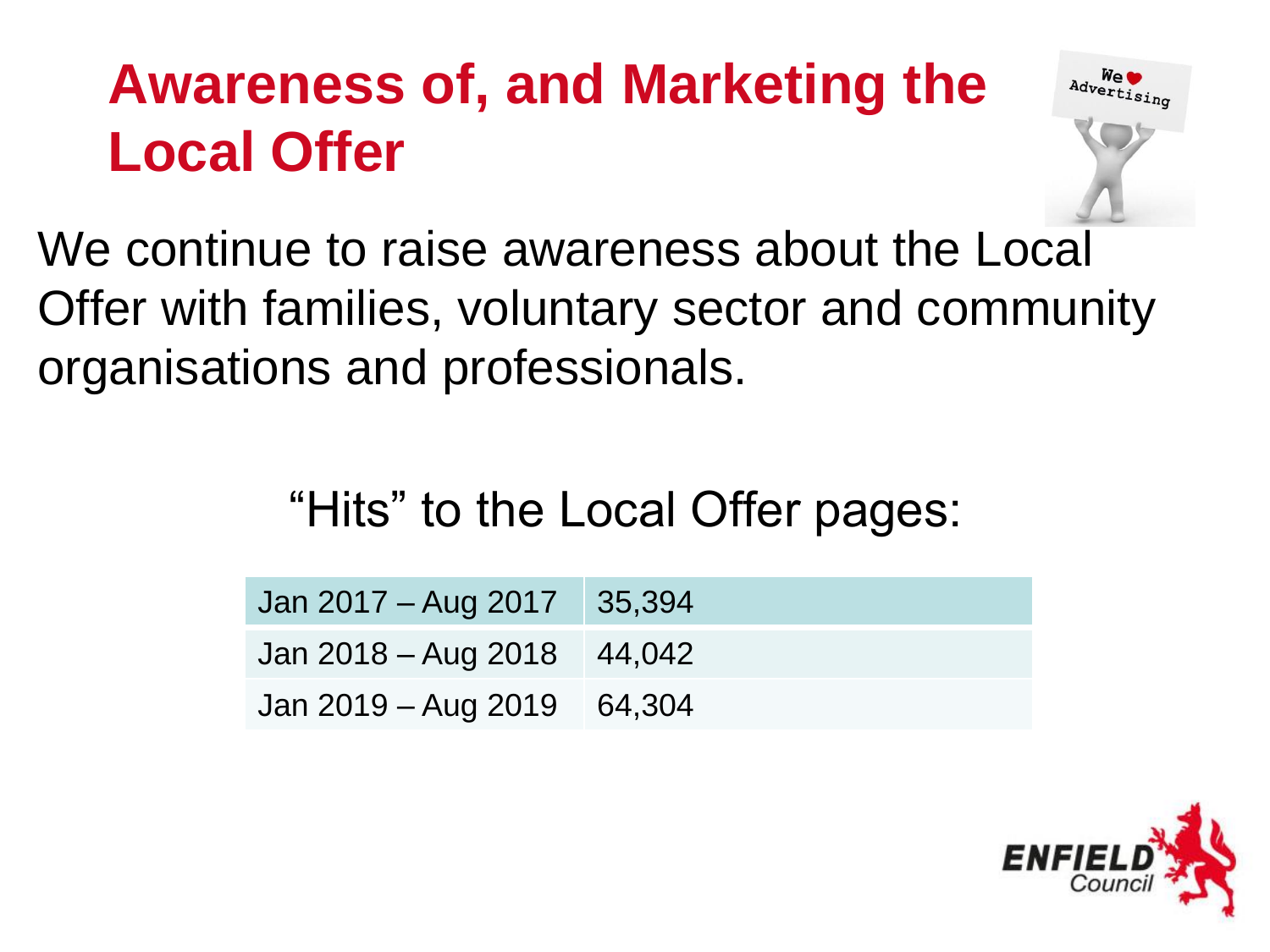## **Awareness of, and Marketing the Local Offer**

Marketing of the newly refreshed Local Offer was discussed at the focus group and it was agreed that the following methods would be adopted:

- Parent coffee mornings at schools
- Enfield Council Facebook page
- Moving On twitter page
- Internal communications at the Council and partner agencies
- Posters and/or leaflets circulated to:
	- education settings
	- libraries
	- GP practices
- Our Voice and other relevant groups